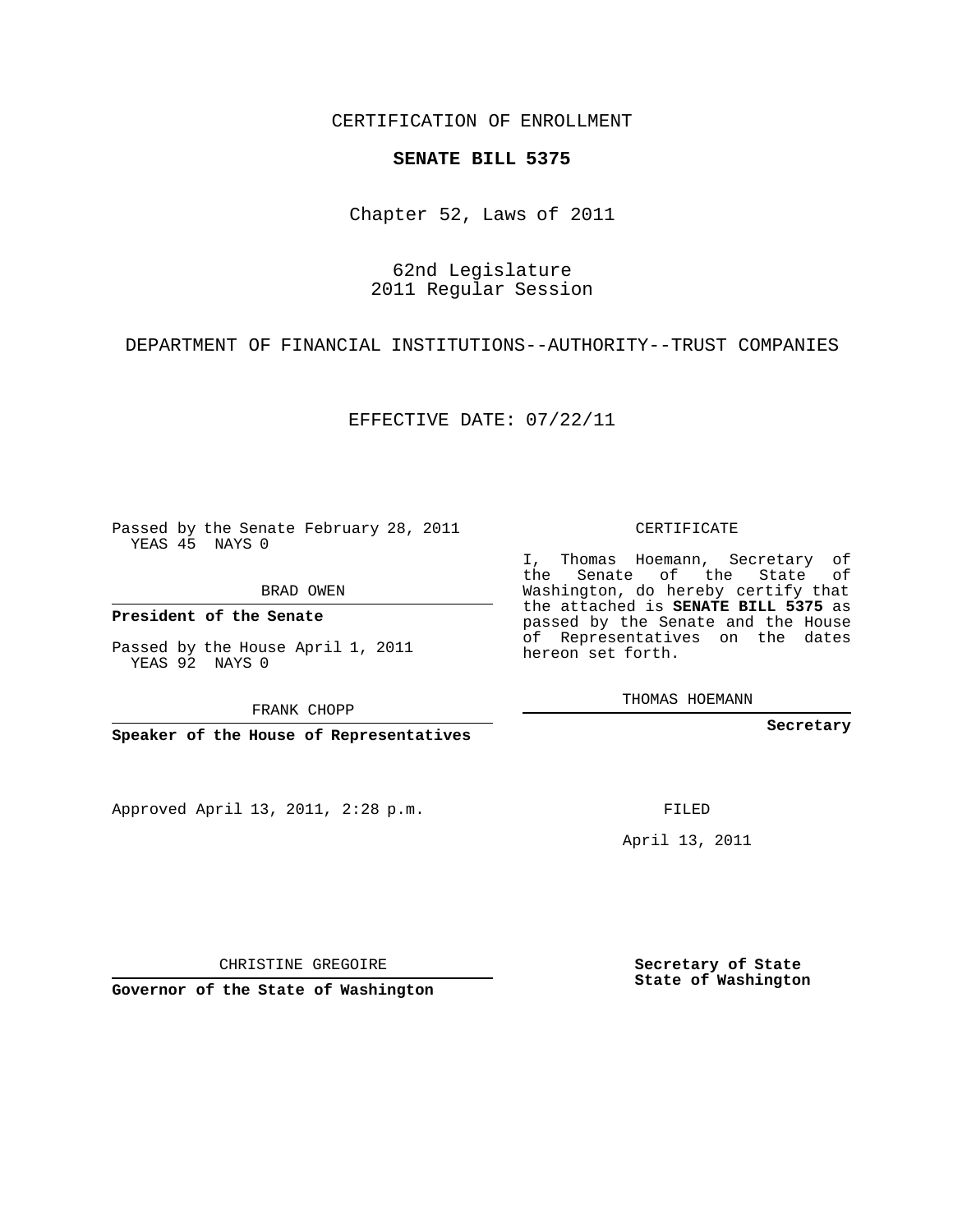## **SENATE BILL 5375** \_\_\_\_\_\_\_\_\_\_\_\_\_\_\_\_\_\_\_\_\_\_\_\_\_\_\_\_\_\_\_\_\_\_\_\_\_\_\_\_\_\_\_\_\_

\_\_\_\_\_\_\_\_\_\_\_\_\_\_\_\_\_\_\_\_\_\_\_\_\_\_\_\_\_\_\_\_\_\_\_\_\_\_\_\_\_\_\_\_\_

Passed Legislature - 2011 Regular Session

## **State of Washington 62nd Legislature 2011 Regular Session**

**By** Senators Hobbs and Benton

Read first time 01/21/11. Referred to Committee on Financial Institutions, Housing & Insurance.

 1 AN ACT Relating to the department of financial institutions' 2 regulation of trust companies; and amending RCW 30.08.025.

3 BE IT ENACTED BY THE LEGISLATURE OF THE STATE OF WASHINGTON:

 4 **Sec. 1.** RCW 30.08.025 and 2006 c 48 s 2 are each amended to read 5 as follows:

 6 (1) Notwithstanding any other provision of this title, if the 7 conditions of this section are met, a bank, <u>a trust company,</u> or a 8 holding company of a bank or a trust company, may be organized as, or 9 convert to, a limited liability company under the Washington limited 10 liability company act, chapter 25.15 RCW. As used in this section, 11 "bank" includes an applicant to become a bank or holding company of a 12 bank, <u>"trust company" includes an applicant to become a trust company,</u> 13 and "holding company" means a holding company of a bank or trust 14 company.

15 (2)(a) Before a bank<sub>1</sub> trust company, or holding company may 16 organize as, or convert to, a limited liability company, the bank<sub> $I$ </sub> 17 trust company, or holding company must obtain approval of the director. 18 (b)(i) To obtain approval under this section from the director, the 19 bank<sub>1</sub> trust company, or holding company must file a request for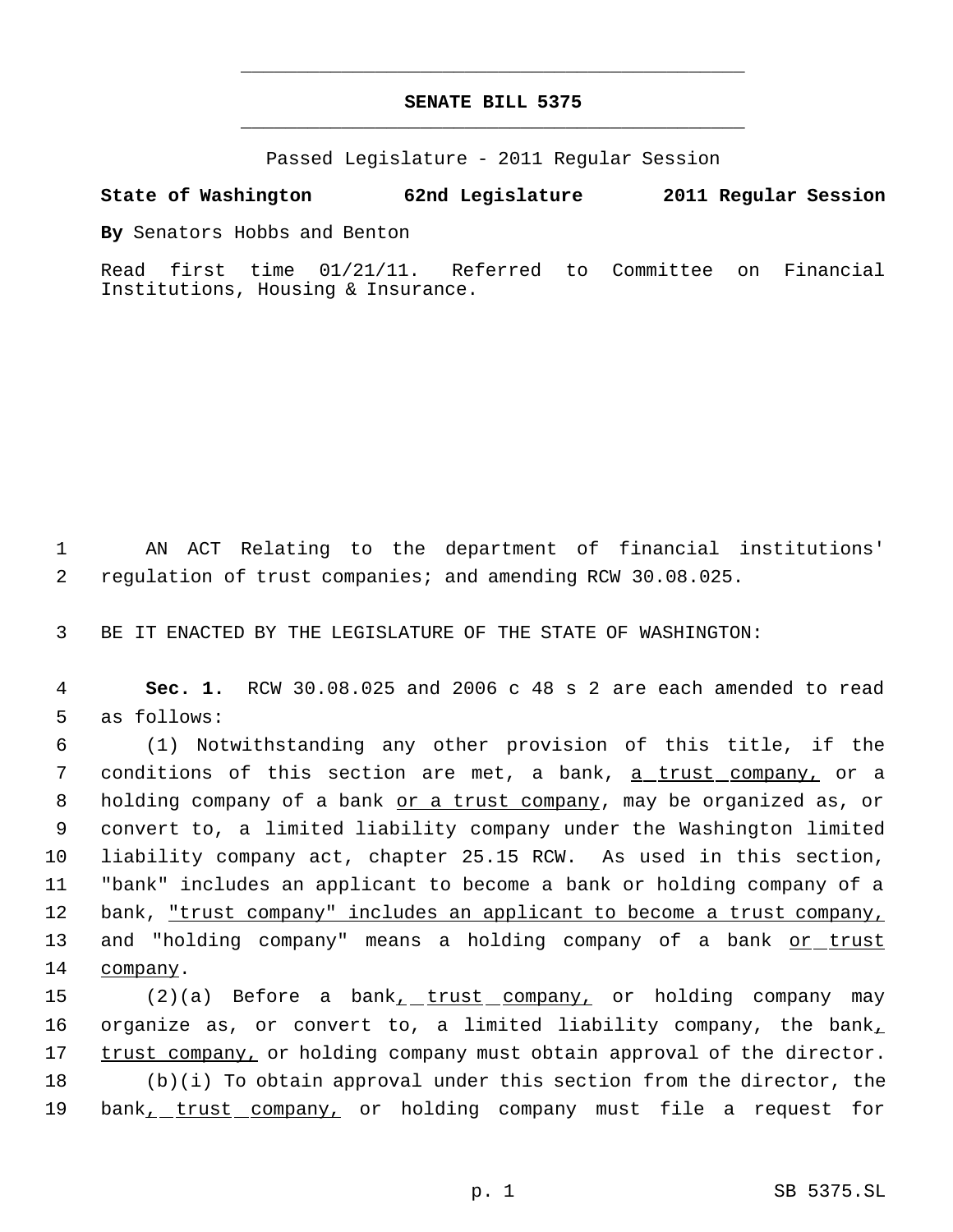approval with the director at least ninety days before the day on which 2 the bank, trust company, or holding company becomes a limited liability company.

 (ii) If the director does not disapprove the request for approval within ninety days from the day on which the director receives the request, the request is considered approved.

 (iii) When taking action on a request for approval filed under this section, the director may:

(A) Approve the request;

 (B) Approve the request subject to terms and conditions the director considers necessary; or

(C) Disapprove the request.

 (3) To approve a request for approval, the director must find that the bank, trust company, or holding company:

(a) Will operate in a safe and sound manner; and

(b) Has the following characteristics:

 (i) The certificate of formation and limited liability company require or set forth that the duration of the limited liability company is perpetual;

20 (ii) The bank, trust company, or holding company is not otherwise subject to automatic termination, dissolution, or suspension upon the happening of some event other than the passage of time;

23 (iii) The exclusive authority to manage the bank, trust company, or holding company is vested in a board of managers or directors that:

(A) Is elected or appointed by the owners;

26 (B) Is not required to have owners of the bank, trust company, or holding company included on the board;

 (C) Possesses adequate independence and authority to supervise the 29 operation of the bank, trust company, or holding company; and

 (D) Operates with substantially the same rights, powers, privileges, duties, and responsibilities as the board of directors of a corporation;

 (iv) Neither state law, nor the bank's, trust company's, or holding company's operating agreement, bylaws, or other organizational 35 documents provide that an owner of the bank, trust company, or holding company is liable for the debts, liabilities, and obligations of the 37 bank, trust company, or holding company in excess of the amount of the owner's investment;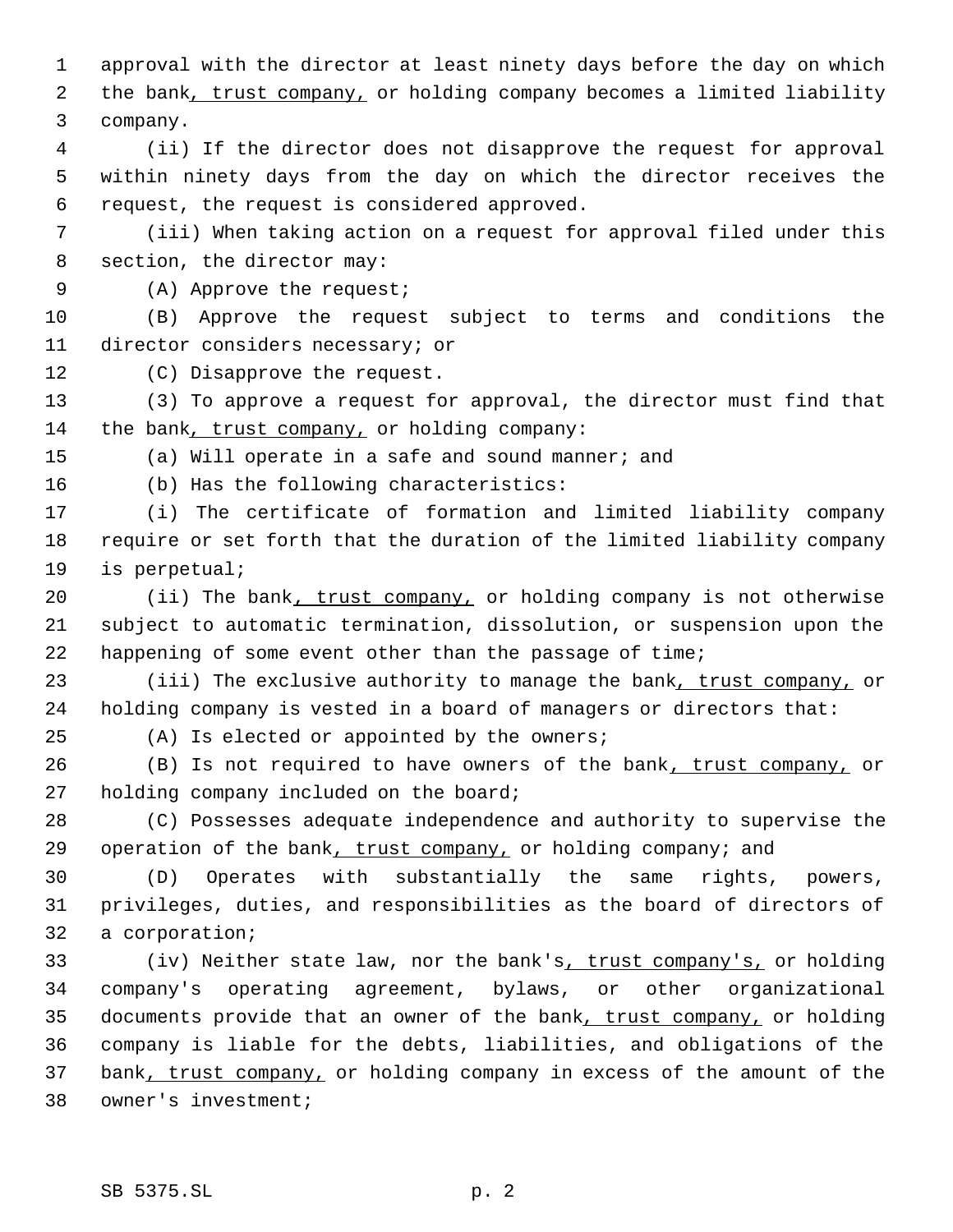(v) Neither state law, nor the bank's, trust company's, or holding company's operating agreement, bylaws, or other organizational 3 documents require the consent of any other owner of the bank, trust 4 company, or holding company in order for any owner to transfer an 5 ownership interest in the bank<sub>1</sub> trust company, or holding company, including voting rights;

 (vi) The bank, trust company, or holding company is able to obtain new investment funding if needed to maintain adequate capital;

 (vii) The bank, trust company, or holding company is able to comply with all legal and regulatory requirements for a federally insured 11 depository bank, trust company, or holding company of a federally 12 insured depository bank, under applicable federal and state law; and

13 (viii) A bank, trust company, or holding company that is organized as a limited liability company shall maintain the characteristics listed in this subsection (3)(b) during such time as it is authorized to conduct business under this title as a limited liability company.

 (4)(a) All rights, privileges, powers, duties, and obligations of 18 a bank, trust company, or holding company, that is organized as a limited liability company, and its members and managers are governed by the Washington limited liability company act, chapter 25.15 RCW, except:

 (i) To the extent chapter 25.15 RCW is in conflict with federal law or regulation respecting the organization of a federally insured depository institution as a limited liability company, such federal law or regulation supersedes the conflicting provisions contained in 26 chapter 25.15 RCW in relation to a bank, trust company, or holding company organized as a limited liability company pursuant to this section; and

 (ii) Without limitation, the following are inapplicable to a bank, 30 trust company, or holding company organized as a limited liability company:

 (A) Permitting automatic dissolution or suspension of a limited liability company as set forth in RCW 25.15.270(1), pursuant to a statement of limited duration which, though impermissible under subsection (3)(b)(i) of this section, has been provided for in a certificate of formation;

(B) Permitting automatic dissolution or suspension of a limited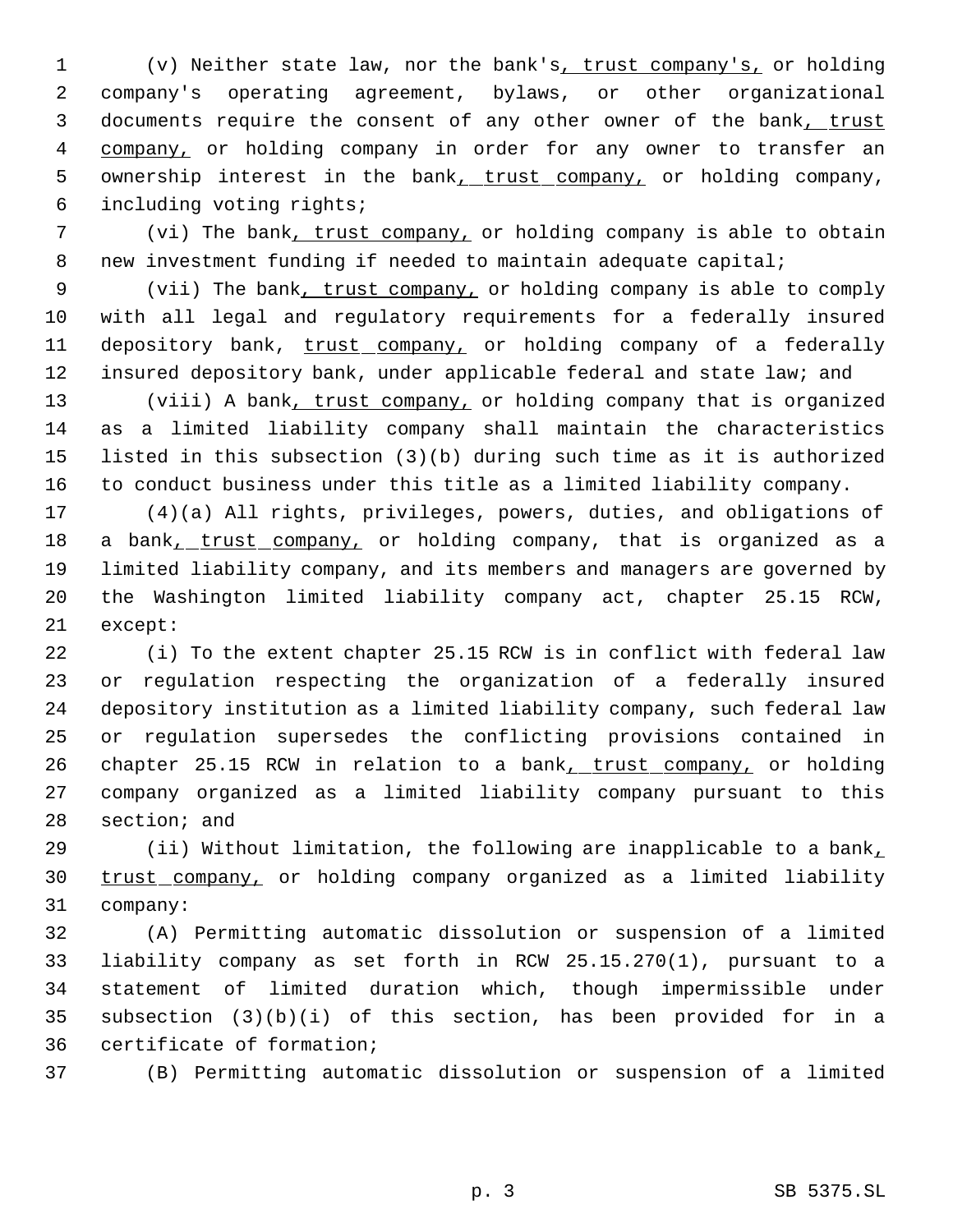liability company, pursuant to the limited liability company agreement, as set forth in RCW 25.15.270(2);

 (C) Permitting dissolution of the limited liability company agreement based upon agreement of all the members, as set forth in RCW 25.l5.270(3);

 (D) Permitting dissociation of all the members of the limited liability company, as set forth in RCW 25.l5.270(4); and

 (E) Permitting automatic dissolution or suspension of a limited liability company, pursuant to operation of law, as otherwise set forth in chapter 25.15 RCW.

(b) Notwithstanding (a) of this subsection:

 (i) For purposes of transferring a member's interests in the bank, 13 trust company, or holding company, a member's interest in the bank, 14 trust company, or holding company is treated like a share of stock in a corporation; and

16 (ii) If a member's interest in the bank, trust company, or holding company is transferred voluntarily or involuntarily to another person, the person who receives the member's interest obtains the member's 19 entire rights associated with the member's interest in the bank, trust 20 company, or holding company including( $(\tau)$ ) all economic rights and all voting rights.

22 (c) A bank, trust company, or holding company may not by agreement or otherwise change the application of (a) of this subsection to the 24 bank, trust company, or holding company.

 (5)(a) Notwithstanding any provision of chapter 25.15 RCW or this section to the contrary, all voting members remain liable and 27 responsible as fiduciaries of a bank, trust company, or holding company organized as a limited liability company, regardless of resignation, dissociation, or disqualification, to the same extent that directors of 30 a bank, trust company, or holding company organized as a corporation would be or remain liable or responsible to the department and applicable federal banking regulators; and

 (b) If death, incapacity, or disqualification of all members of the limited liability company would result in a complete dissociation of 35 all members, then the bank  $((\theta \hat{r}))$ , trust company, holding company, or ((both)) all three, as applicable is deemed nonetheless to remain in existence for purposes of the department or an applicable federal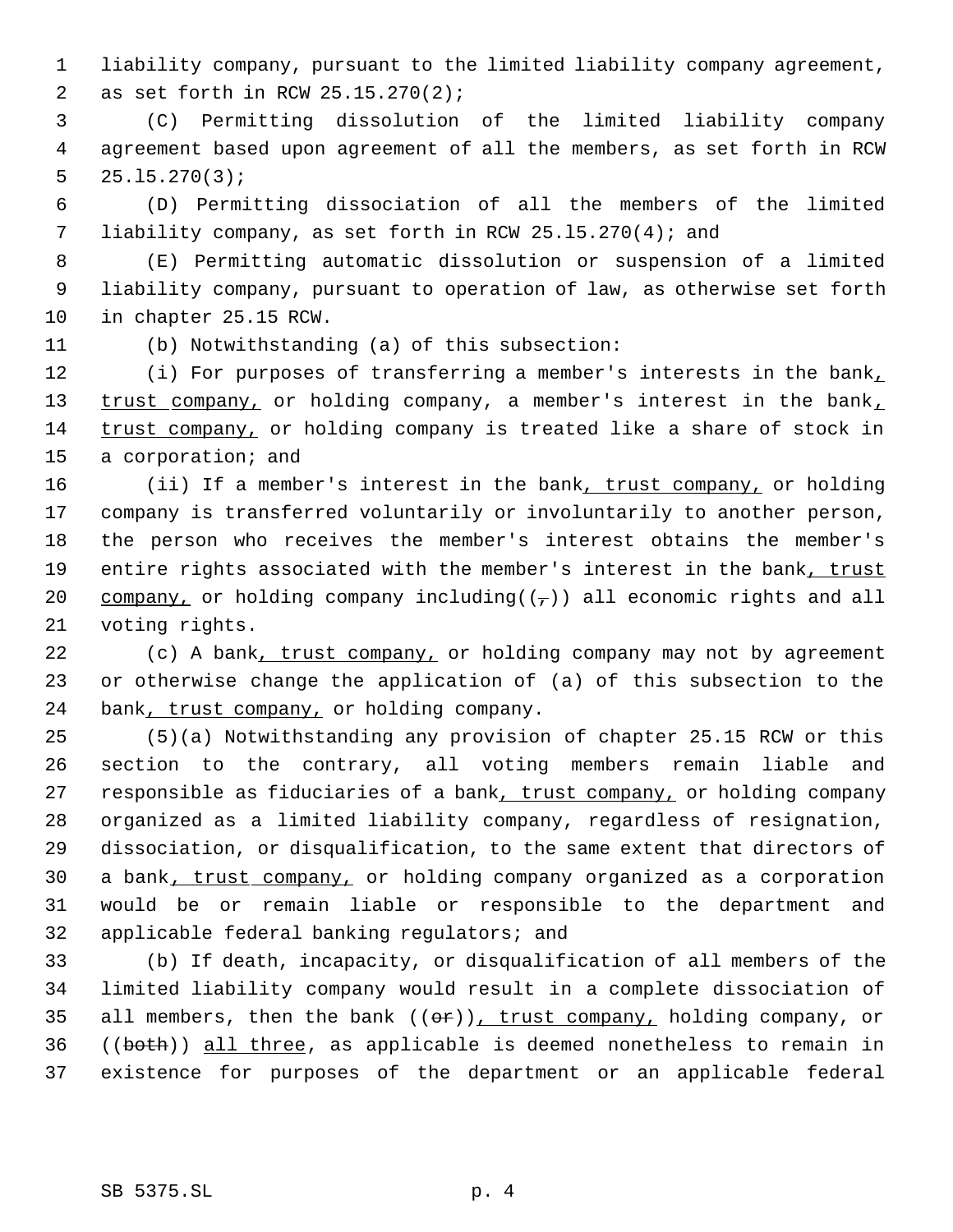regulator, or both, having standing under RCW 30.44.270 or applicable federal law, or both, to exercise the powers and authorities of a 3 receiver for the bank, trust company, or holding company.

 (6) For the purposes of this section, and unless the context clearly requires otherwise, for the purpose of applying chapter 25.15 RCW to a bank, trust company, or holding company organized as a limited liability company:

 (a) "Articles of incorporation" includes a limited liability company's certificate of formation, as that term is used in RCW 25.15.005(1) and 25.15.070, and a limited liability company agreement 11 as that term is used in RCW 25.15.005(5);

 (b) "Board of directors" includes one or more persons who have, 13 with respect to a bank, trust company, or holding company described in subsection (1) of this section, authority that is substantially similar to that of a board of directors of a corporation;

 (c) "Bylaws" includes a limited liability company agreement as that term is defined in RCW 25.15.005(5);

 (d) "Corporation" includes a limited liability company organized under chapter 25.15 RCW;

 (e) "Director" includes any of the following of a limited liability company:

22 (i) A manager;

(ii) A director; or

24 (iii) Other person who has, with respect to the bank<sub>1</sub> trust company, or holding company described in subsection (1) of this section, authority substantially similar to that of a director of a corporation;

 (f) "Dividend" includes distributions made by a limited liability company under RCW 25.15.215;

 (g) "Incorporator" includes the person or persons executing the certificate of formation as provided in RCW 25.15.085(1);

32 (h) "Officer" includes any of the following of a bank<sub>1</sub> trust company, or holding company:

(i) An officer; or

35 (ii) Other person who has, with respect to the bank, trust company, or holding company, authority substantially similar to that of an officer of a corporation;